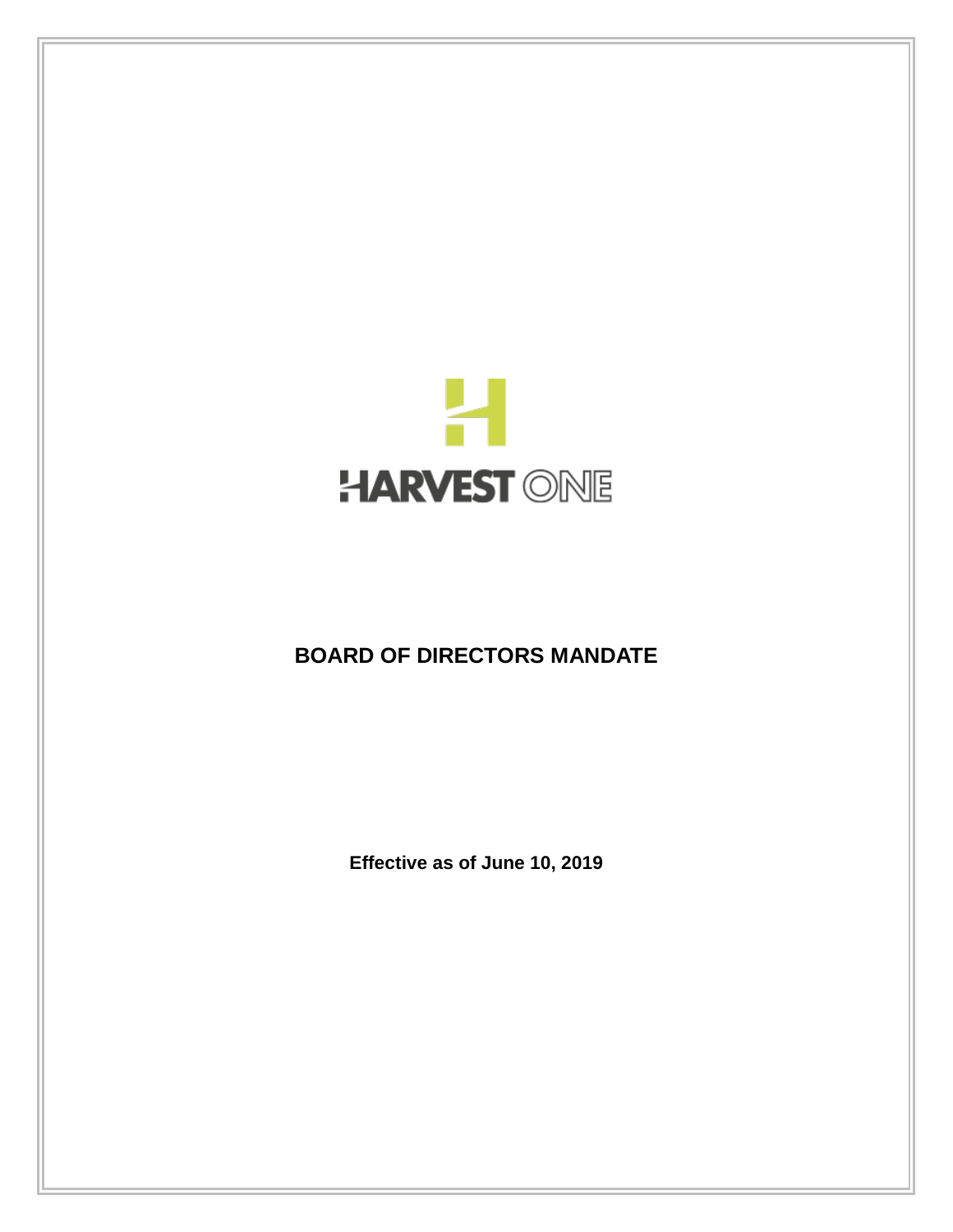# **HARVEST ONE CANNABIS INC.**

## **BOARD MANDATE**

The board of directors (the "Board") of Harvest One Cannabis Inc. (the "Company") is responsible for the stewardship of the Company and for the supervision of the management of the business of the Company. Directors shall exercise their business judgment in a manner consistent with their fiduciary duties. In particular, directors are required to act honestly and in good faith, with a view to the best interests of the Company and to exercise the care, diligence and skill that a reasonably prudent person would exercise in comparable circumstances.

## **1. BOARD COMPOSITION**

#### **(a) Composition of the Board**

A majority of the directors on the Board, including the Chair of the Board, must be independent within the meaning of applicable securities legislation and the policies of the stock exchange(s) on which the Company's securities are listed (collectively, "Applicable Law").

#### **(b) Independent Directors**

Generally, an independent director means a person other than: (i) an executive officer or employee of the Company; or (ii) any other person with a direct or indirect material relationship with the Company that could reasonably be expected to affect their independent judgement.

The Board shall establish and maintain procedures and policies to ascertain director independence. No director qualifies as independent unless the Board affirmatively determines that the director does not have a relationship that would interfere with the exercise of independent judgment in carrying out the responsibilities of a director.

#### **2. BOARD MEETINGS**

#### **(a) Board Meeting Agenda**

The Chair of the Board will establish an agenda for each Board meeting. Each director is encouraged to suggest items of business for the agenda. The Chair will act as the effective leader of the Board and ensure that the Board's agenda will enable the Board to successfully carry out its duties.

#### **(b) Board Materials and Presentations**

Except where not appropriate or impractical, the Company will provide directors with materials relating to agenda items and presentations in advance of Board meetings.

#### **(c) Meetings of Independent Directors**

Meetings of independent directors will be held before or after a regularly scheduled Board meeting. Meetings of independent directors may also be held as need requires or circumstances dictate. In any event, the independent directors will meet at least four times annually without non-independent directors or other members of management present.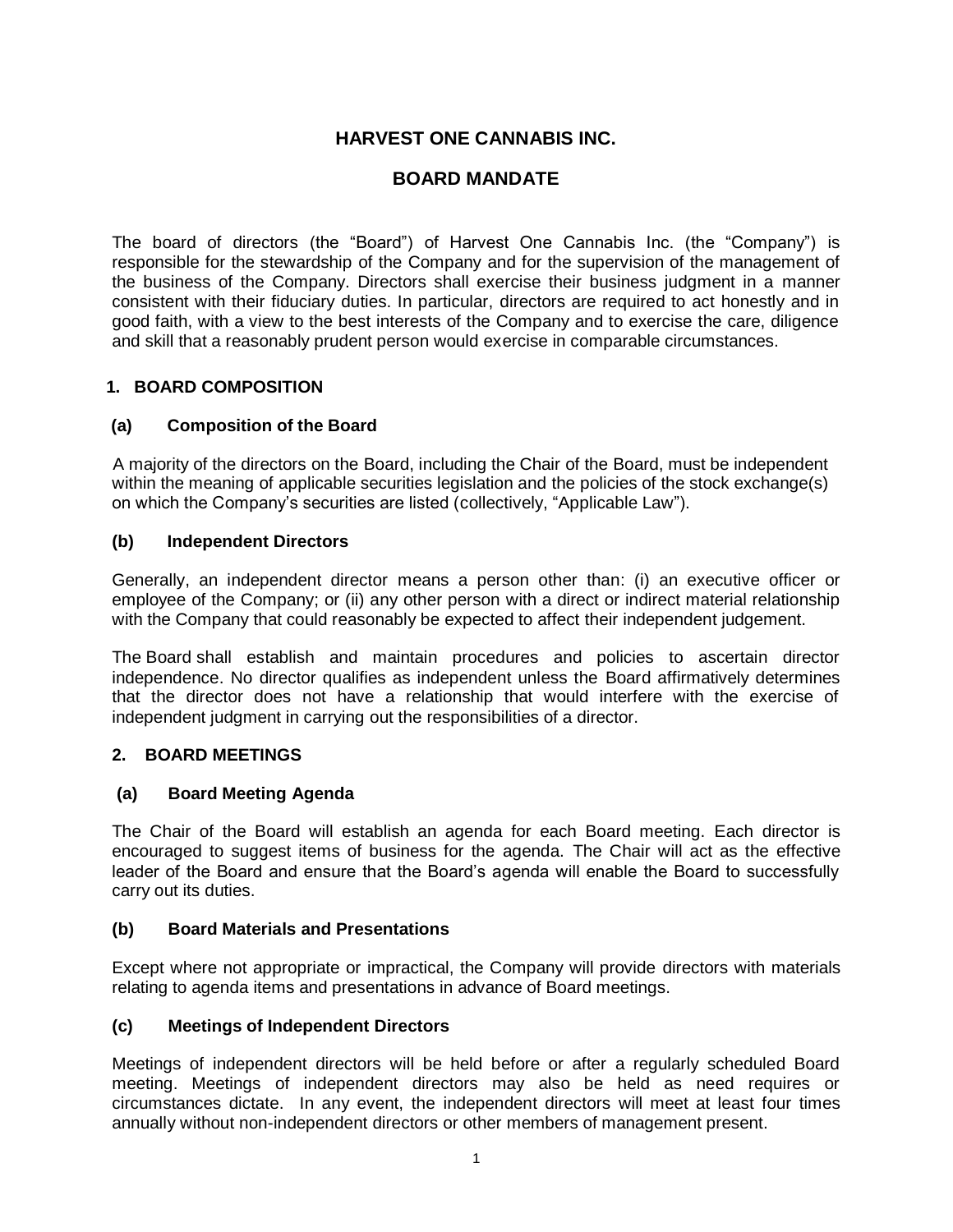## **(d) Management Attendance at Board Meetings**

The Board welcomes the regular attendance of senior management of the Company at each Board meeting. The Chair or the Chief Executive Officer (the "CEO") may, with the concurrence of the Board, include independent advisors as attendees on an "as required" basis. In addition, the Board encourages directors to, from time to time, bring managers into Board meetings who: (i) can provide additional insight into the items being discussed because of personal involvement in these areas, and/or (ii) are managers with future potential that the senior management believes should be given exposure to the Board.

## **3. BOARD ACCESS TO MANAGEMENT AND INDEPENDENT ADVISORS**

Directors will have access, as necessary, to all members of management and employees of the Company. Directors will have access, as necessary or appropriate, to independent advisors.

## **4. BOARD ASSESSMENT**

Each year, the Board will conduct annual self-assessments to determine whether the Board, the individual directors and the committees are performing effectively. The Compensation, Nominating and Governance Committee of the Board is responsible for seeking comments from all directors and reporting to the full Board the collective assessment of the Board's performance as well as the performance of the committees and individual directors. Assessments of the Board and its committees will consider the mandate and committee charter, as the case may be. Assessments of individual directors will consider the position description and skills and competencies applicable to that individual. The full Board will discuss the assessment reports to determine what, if any, action should be taken to improve performance.

#### **5. BOARD COMMITTEES**

#### **(a) Committee Structure**

The Board will have the following standing committees:

- 1) the Audit Committee; and
- 2) the Compensation, Nominating and Governance Committee.

Each committee of the Board will have a written charter that is periodically reviewed and updated as necessary. The committee chairs will report the results and recommendations of their meetings to the full Board at the next meeting of the Board following each meeting of the respective committees.

#### **(b) Committee Performance Review**

The Chair of the Board and the CEO should regularly consult with committee chairs to obtain their insights and to optimise committee performance. In accordance with Applicable Law, each committee will conduct an annual performance review of its effectiveness.

#### **6. DIRECTORS**

The Board, in consultation with the Compensation, Nominating and Governance Committee, will define the criteria that all proposed candidates for election to the Board will possess.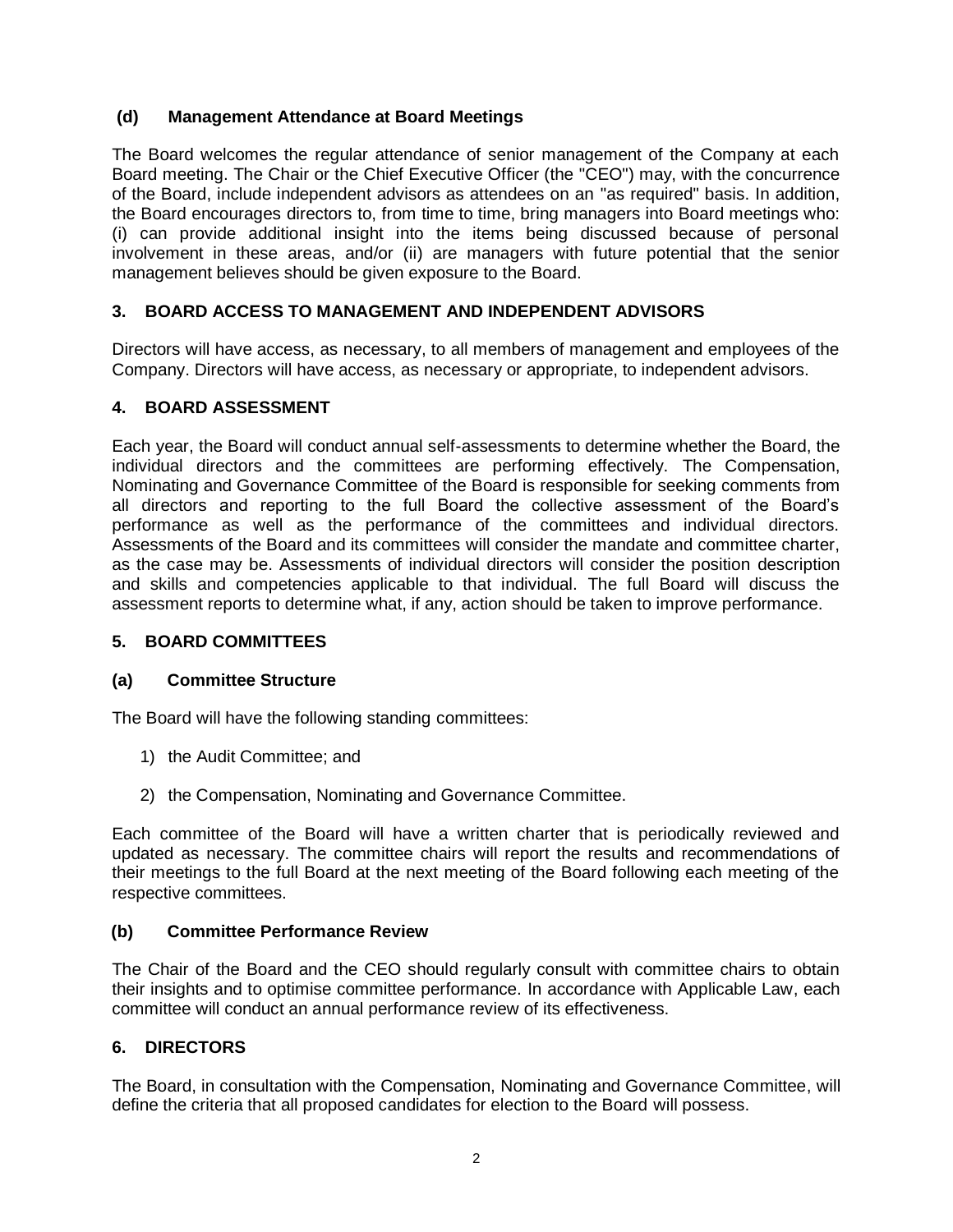The character of a proposed candidate must be consistent with the values and guiding principles contained in this mandate. All Board members will be expected to:

- (a) develop and maintain an understanding of the Company's operations, strategies and industry within which the Company operates;
- (b) develop and maintain an understanding of the regulatory, legislative, business, social and political environment within which the Company operates;
- (c) develop and maintain familiarity with the executive officers and senior management of the Company;
- (d) attend Board and, if applicable, committee meetings regularly;
- (e) read advance materials prior to Board or committee meetings;
- (f) participate fully and actively in the discussions of the Board and any committee to which the individual belongs;
- (g) if absent from a meeting, keep up-to-date on discussions missed;
- (h) devote the necessary time and attention to Company issues in order to make informed decisions;
- (i) actively participate as needed in Board or committee meetings;
- (j) remain knowledgeable of the written mandate of the Board and the charter of the committee or committees of which the director is a member; and
- (k) participate in continuing director education.

#### **7. THE CHAIR OF THE BOARD AND THE CHIEF EXECUTIVE OFFICER**

The Chair of the Board and the CEO are two separate positions. While both positions may be held by the same person, it is desirable that they be separate.

The Chair of the Board will be elected from the members of Board. At time of election, the candidate must have served on the Board for a period of time as the Board may consider appropriate in the circumstances. The candidate will have demonstrated during their service on the Board that they support the Board mandate, is an independent thinker, has the leadership qualities to lead the Board and has earned the respect and loyalty from the majority of the directors through open and honest communication at all times.

The performance of the CEO will be evaluated on an annual basis by the Compensation, Nominating and Governance Committee based on written objective criteria established by the Compensation, Nominating and Governance Committee, which will include reference to the financial performance of the Company, establishment and implementation of strategies, achievement of Company goals and objectives, adherence to the principles of candour, honesty and loyalty expected from a person in the position of CEO of a publicly traded company.

The compensation of the CEO will be determined by the Compensation, Nominating and Governance Committee, which committee may take into account advice from independent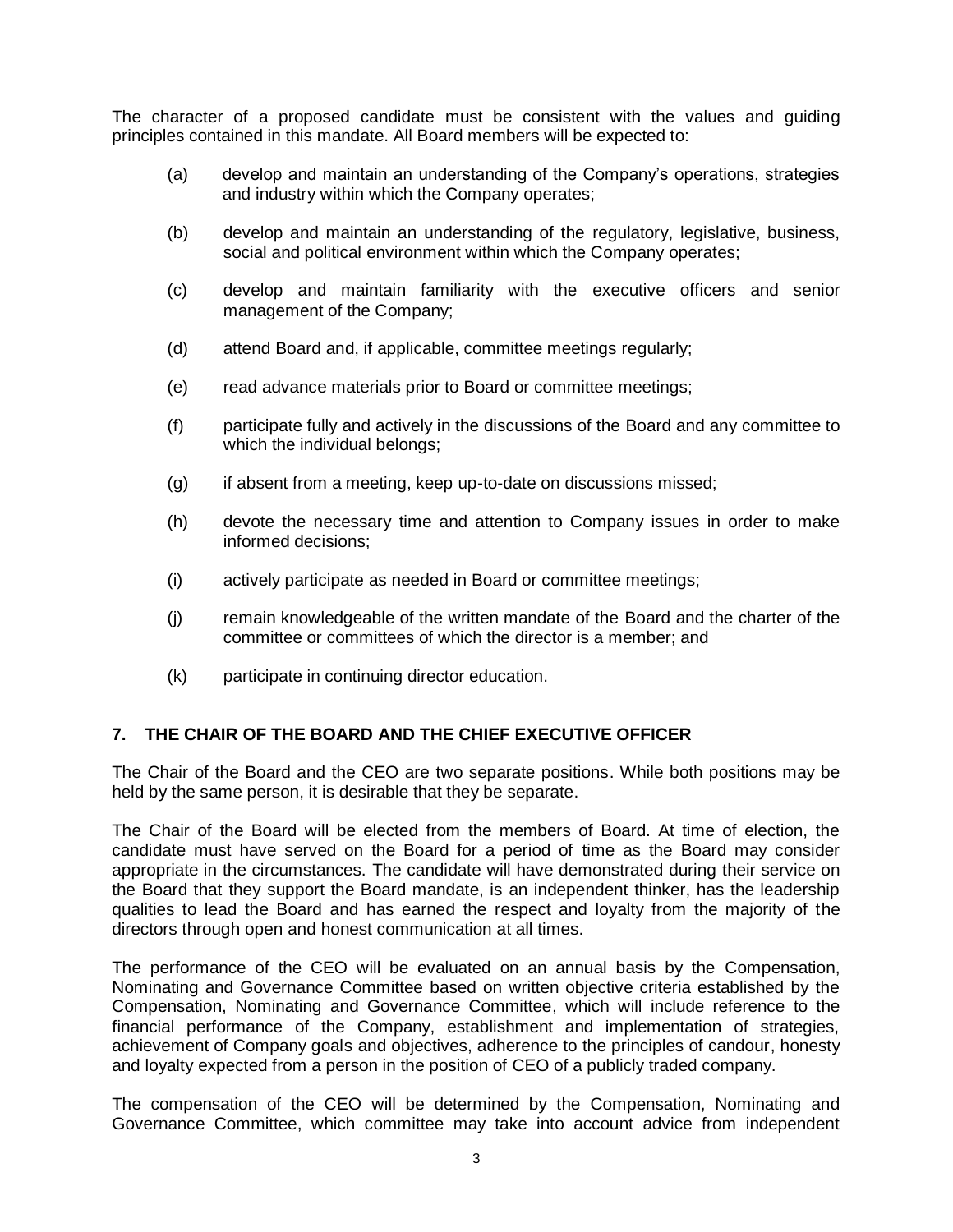compensation consultants as it may deem appropriate. The compensation of the CEO will be linked with the financial performance of the Company, the implementation of strategies and the achievement of the Company goals and objectives.

The CEO will on a regular basis review succession planning with the Compensation, Nominating and Governance Committee.

## **8. POSITION DESCRIPTIONS**

The Board will develop clear position descriptions for the Chair of the Board, the chair of each committee and the CEO. The Board will ensure that the CEO position description delineates the responsibilities of management. In consultation with the Compensation, Nominating and Governance Committee, the Board will oversee the achievement of corporate goals and objectives that the CEO is responsible for meeting.

## **9. ORIENTATION AND CONTINUING EDUCATION**

The Board will ensure that all new directors receive a comprehensive orientation which will include education regarding the role of the Board and its committees, the expectations of individual directors and the nature and operation of the Company's business. The Board will ensure that directors are provided with continuing education opportunities to enhance their skills and abilities and understanding of the Company's business.

## **10. CORPORATE GOVERNANCE AND CODE OF CONDUCT**

The principles for conducting business with integrity are contained in the Company's Code of Conduct and Ethics (the "Code"). The Code describes the conduct the Company expects from its directors, officers and employees. Each director is expected to comply with the letter and spirit of the Code and the Audit Committee will monitor compliance with the Code. The Board will ensure that the CEO and other executive officers conduct themselves with integrity and create a culture of integrity throughout the Company. The Board, in consultation with the Compensation, Nominating and Governance Committee will develop and annually re-evaluate the Company's approach to corporate governance.

#### **11. STRATEGIC PLANNING**

The Board will adopt a strategic plan and, on an annual basis, re-evaluate the strategic plan. The Board may, in the exercise of its strategic planning function, utilize Company resources to the extent required and also rely on such independent strategic advisors as the Board deems appropriate.

#### **12. RISK ANALYSIS**

The Board will implement a policy for assessing the business risks in each area of the Company on an ongoing basis, which must include a critical risk assessment of the Company's supply chain, technology, operations, sales and marketing, distribution and customer service.

The Board will establish a procedure for the identification and assessment of the risks and the development and implementation of the mechanisms, processes and procedures for assessing and, if necessary, changing current practices and ensure effective implementation of risk avoidance measures and systems.